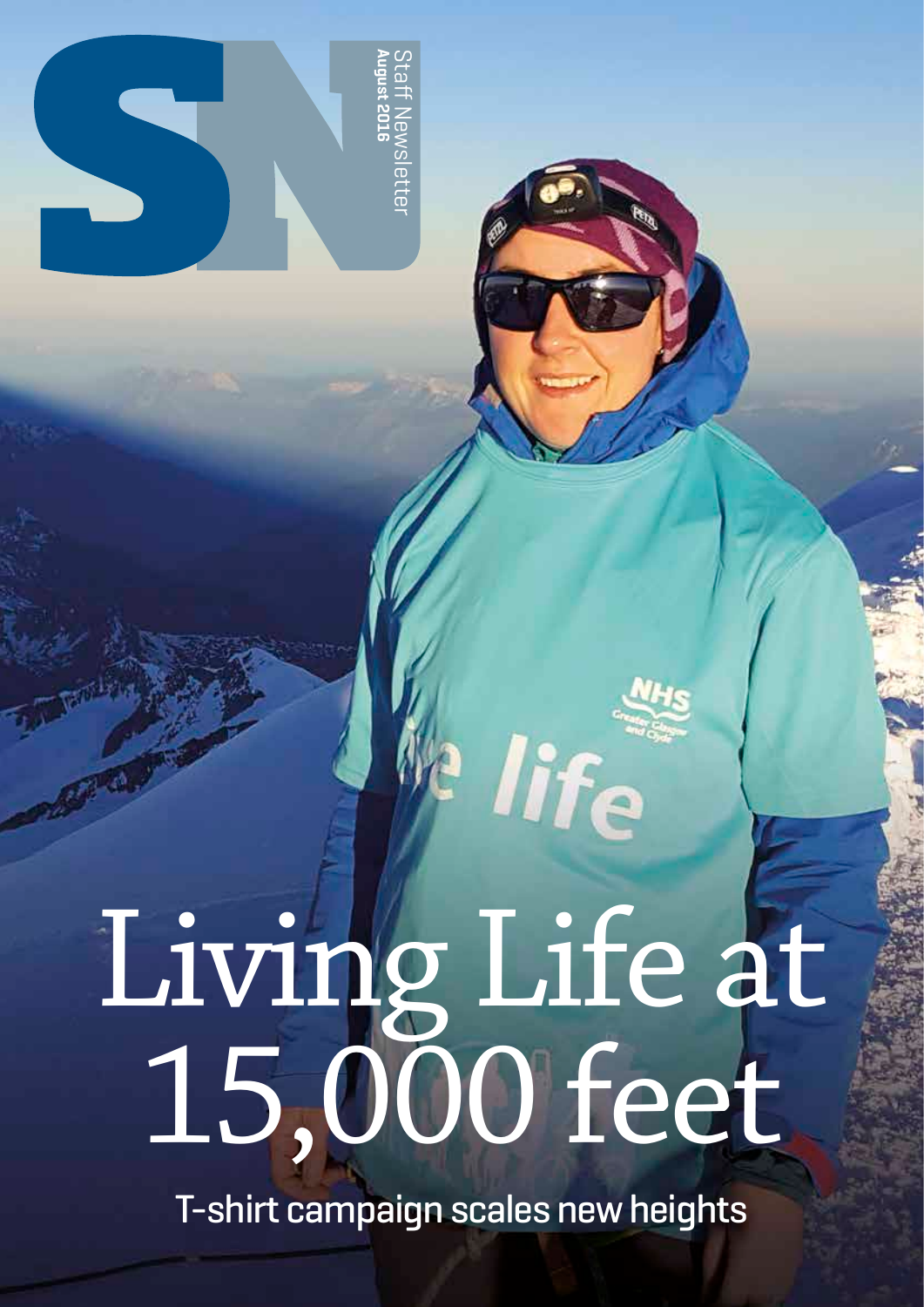# ut and about with the chairman

#### BY JOHN BROWN, CHAIRMAN

I'VE been kept busy over the past few weeks attending meetings to finalise the Board's Annual Accounts for 2015/16 and developing the Local Delivery Plan for this year. I've also been having 1:1 meetings with all the non-executive Board members as part of their annual performance appraisal. This work and my summer holiday meant that I've not been 'out and about' as much as in previous months. I hope to remedy that in the coming weeks.

Having said that, I did spend a very interesting afternoon with frontline staff in the Florence Street Resource Centre in the Gorbals. This is where the South Sector's Community Mental Health Team (CMHT) is based, and during my visit Dr Pavan Srireddy and his colleagues delivered a very informative presentation on the role of the CMHT and how they work with colleagues in primary care and the acute sector to deliver highquality, patient-centred care to our patients. Maureen Watt, the newly appointed Minister for Mental Health, joined us for the presentation and I think it's fair to say that not only was she very impressed by the services NHSGGC provides, she was also pleased to see the integrated approach we have developed to deliver those services. While at Florence Street we also met the South Crisis Team and the Adult Eating Disorder Team – both integral parts of our service.

I also met Elaine Little, the chief executive of the Mental Health



Network, and some of the volunteers who provide an essential independent voice for people with mental health problems. I was impressed with what this organisation has delivered so far and expect us to work closely with them in future to ensure that our patient centred approach continues to develop in an appropriate way.

I visited the St Margaret of Scotland Hospice in Clydebank where I met Sister Rita Dawson, some of the board members and senior staff. St Margaret's is the oldest and largest hospice in Scotland and has been working with the NHS since 1950 to provide care and support to people with advanced life-limiting illness and to older people with complex medical

and nursing needs. Not only does the Hospice provide the highest quality of inpatient care it also offers a wide range of services to the local and wider community – including the Edwina Bradley Day Hospice, Out Patient Facilities, Community Specialist Palliative Care and Counselling Services.

My final visit this month was to the newly-built Eastwood Health and Care Centre. The Centre cost £15m and will help the East Renfrewshire Health and Social Care Partnership (HSCP) to deliver a more integrated approach to patients' health and social care.

The Centre not only has five GP practices but also provides the people of Eastwood with a wide range of services such as

physiotherapy, podiatry, adult mental health service, social work services, health visiting and district nurses.

The Centre also provides a base for voluntary and independent sector organisations in Eastwood. The Centre is seen as a reference guide for the development of future primary care facilities across Greater Glasgow and Clyde.

I'm looking forward to meeting more of our hard-working staff in the coming weeks and if you would like me to visit, email: staff.comms@ ggc.scot.nhs.uk I can't guarantee when that will be but I will get there as soon as possible. In the meantime, thanks again to all our staff who deliver such a high level of care to our patients.

#### STOP SMOKING CAMPAIGN

### Quitters are real winners

CONGRATULATIONS to 15 members of staff who signed the pledge to quit smoking and remained 12 weeks smokefree during this year's "Quit and Win" campaign.

For Graham Livingston, nurse team leader, north community addiction team, stubbing out the cigs has saved enough cash to pay for a holiday! Graham started smoking aged 11 and at his peak was puffing up to 30 a day, spending up to £300 a month.

Not only is he quids in, he is now breathing easier and plans to get back into running again.

He'd tried to quit several times, but this time he is determined to remain smokefree. Graham said: "It's thanks to a mixture of personal determination, Champix and support from

Gerry Crawley at Smokefree Services."

Champix is a medication that works by reducing withdrawal symptoms and the satisfying effects of smoking.

For Tracy McColl, a receptionist in Gartnavel General Hospital's emergency care and medical services, giving up smoking is helping to save for a home makeover and a holiday to Florida.

A smoker since she was 15, Tracy continued to smoke for 32 years and had a 30-a-day habit.

When she signed up for Quit and Win, Tracy began putting aside her cigarette money of £70 to build up a pot of more than £700 to pay for her plans.

She said: "That was definitely my motivation. But the support I got from staff and Smokefree



Services was amazing. I'm also feeling healthier and less breathless."

**>>** For further information on local stop smoking services, visit: www.nhsggc.org.uk/smokefree services or visit us on Facebook: facebook.com/ nhsggcsmokefreeservices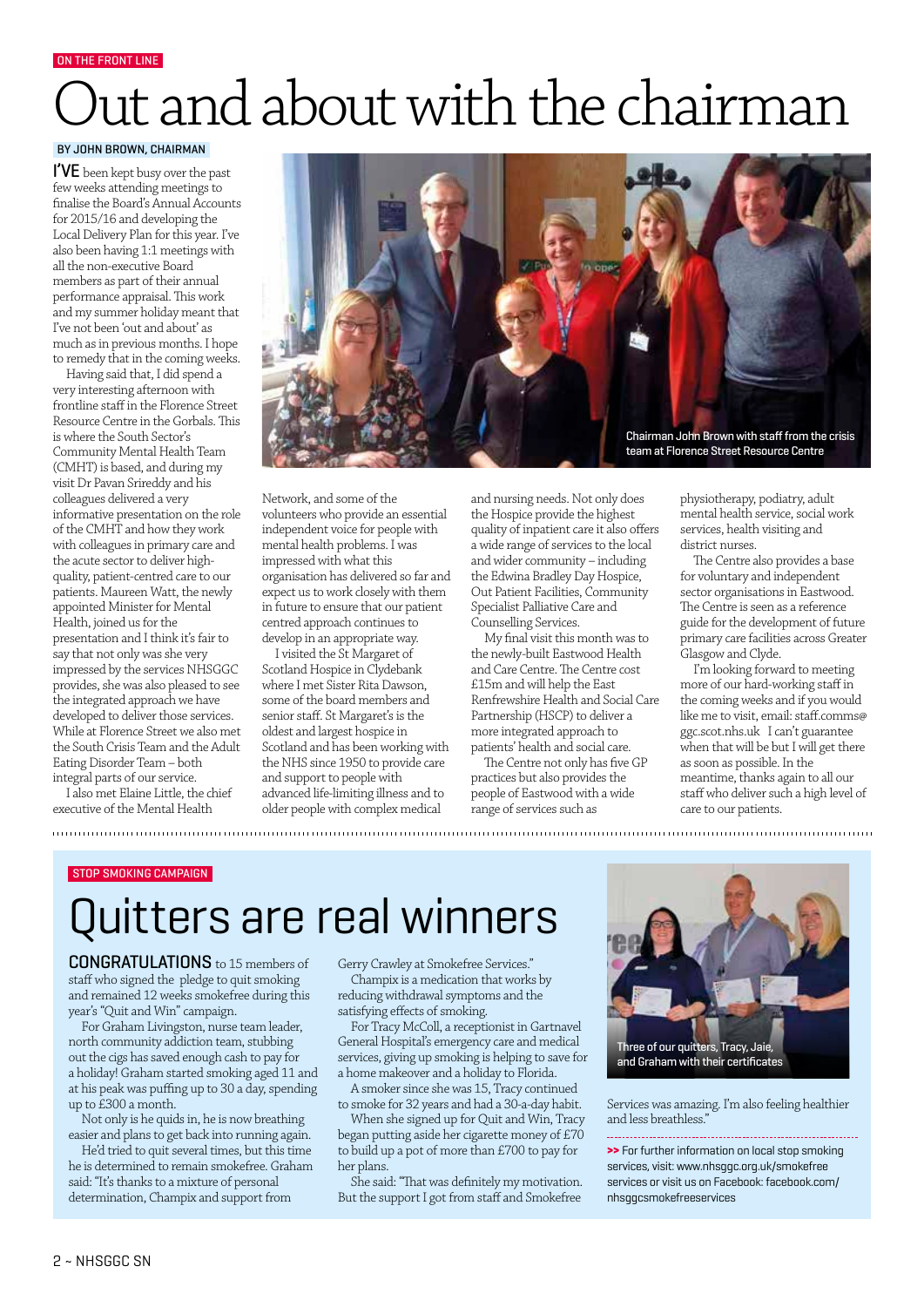#### BREAST SURGERY AFTERCARE

### Clinic and charity **partnérship SUCCESS**

IN the first trial of its kind in Glasgow, the breast surgery team at Stobhill Hospital is working with a charity to offer follow-up support to patients discharged following treatment.

The Stobhill Hospital Transforming Care After Treatment (TCAT) Mammogram Clinic project is run by the clinical team, and funded by cancer charity Macmillan.

It offers a new approach to following up patients by putting them in touch with support in the community and to hopefully reduce return visits to hospital clinics.

A patient group has been set up to support the design and delivery of the project which has led to a 33 per cent decrease in consultant visits.

Mr Keith Ogston, consultant surgeon, describing the benefits for both staff and patients, said: "The development of this project has been an important first step in supporting patients and clinical staff to move The breast surgery team. Back row: Linsey Leen (superintendant radiographer), Mary McGlade (CNS) Lena Oswald (CNS), Keith Ogston (consultant surgeon) Front row: Michelle Kane (radiographer), Claire Crawford (radiographer), Anna Morton (Macmillan TCAT project



away from the traditional medicalised model of follow-up care to a more holistic personcentred model.

"Improvements in capturing patients concerns has led to strong links to third sector support for patients that are now available on site in conjunction with clinics.

Patients complete a holistic needs assessment questionnaire to record any concerns for the clinic and breast cancer nurse specialists (CNS).

The nurses then develop an individually tailored post-treatment care plan for their

patient covering issues ranging from fatigue, side effects of medication, mental health or financial worries – with support provided either by the health care team or the third sector.

Gordon McLean, TCAT national programme manager, said: "We are very proud of our TCAT project at Stobhill Hospital Breast Cancer Clinic. Our project at Stobhill aims to make sure every patient is offered all the care they need based on an in-depth assessment of their needs, whether that's regular contact with a cancer specialist or help with the emotional impact of cancer."

#### RECOMMENDATIONS COMPLETED

# Vale measures met

NHSGGC has completed 62 recommendations set out in the Vale of Leven (VoL) Inquiry Report, with a further three being implemented throughout the organisation

This was announced in the final report of our Short Life Working Group (SLWG), which was set up in January this year, and co-authored by medical director Dr Jennifer Armstrong and nurse director Dr Margaret McGuire.

The group was set up to review in detail the progress made against each recommendation set out by the inquiry report, published in 2014.

Board members were told that there were "no significant gaps requiring attention".

Dr Armstrong said: "This was a comprehensive and major review with all staff working together to draw up policies which are now in place and are routine practice for patients.

"Staff worked extremely hard to introduce new systems which included early monitoring and warning systems and the development of quicker updates."

Dr McGuire added: "Monitoring and improvement will continue through the relevant professional or Directorate/Board structures.

"All improvements and developments are focused on ensuring the best possible care and outcomes for the people we look after throughout NHSGGC.

Recommendations from the VoL inquiry have been shared with all Scottish health boards to ensure that lessons have been learned system wide.

**>>** To read the full Board paper, visit: www.nhsggc.org.uk/media/238234/nhsggc\_ board\_paper\_16-35.pdf

Right: Dr Jennifer Armstrong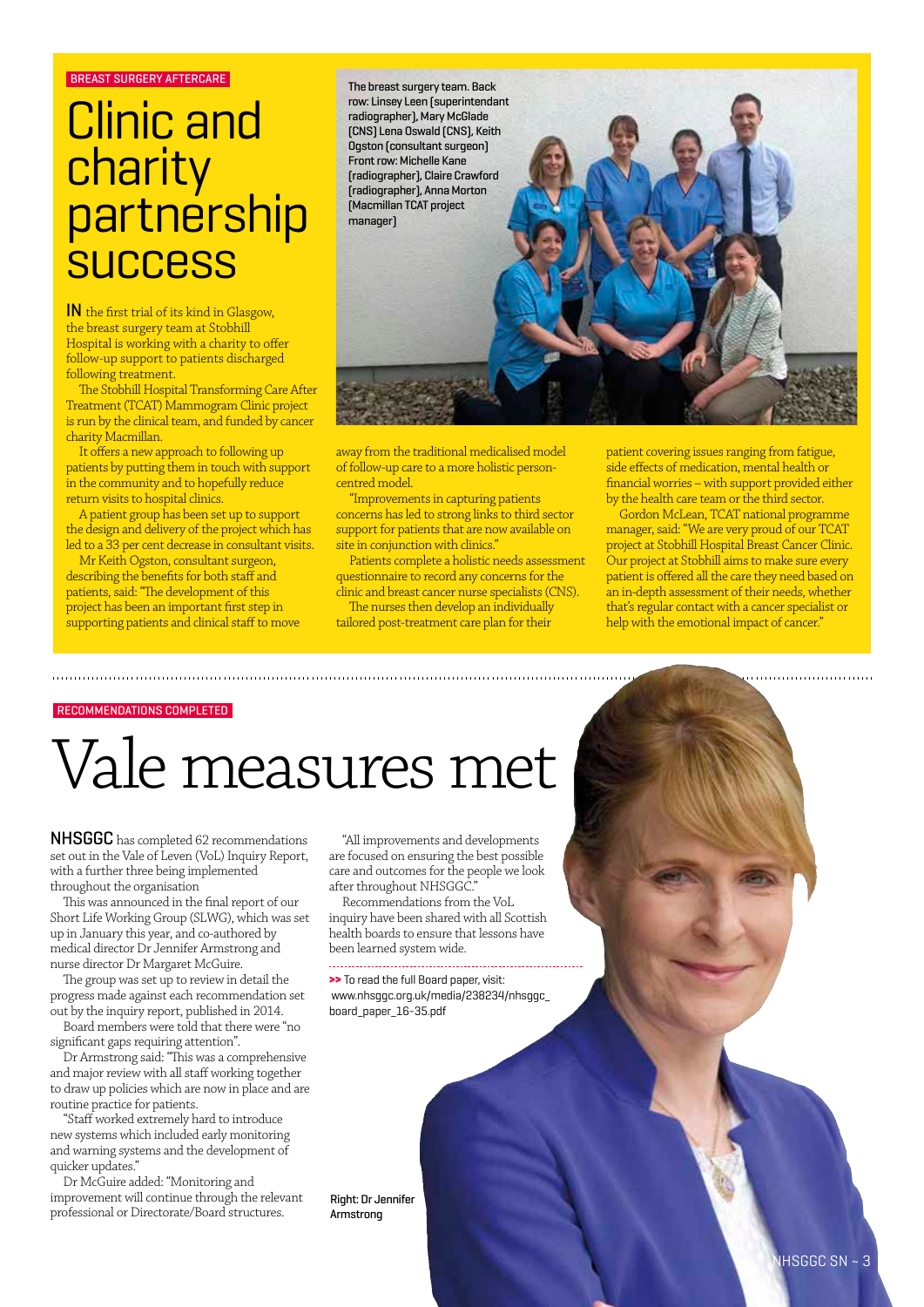# We are listening and learning from feedback

OUR latest annual report on patient feedback is published this month (August) and is available online for staff and patients to read. This report highlights a major area of work designed to put the patient experience



right at the centre of everything we do and how we develop services.

Thousands of patients and their families told us of their healthcare experiences and the vast majority of those comments were hugely reassuring.

But, just as importantly, many of the comments told us about issues and concerns that could be addressed to make the patient experience better.

The ideas coming from patients, relatives and carers have helped staff to see things from a patient's perspective and have inspired real change.

• One patient told us that they had chosen a preferred hospital site for their planned surgery and that this led to an extended waiting time. Unfortunately, while waiting for a date, this patient then had to be admitted for emergency surgery. We have now put in place a change of practice so that patients who choose a specific hospital for their operation are contacted at six-weekly intervals to update any change in their circumstances to enable the service to offer admission at an alternative site.

• Another patient said they had not been given out-of-hours service contact details following discharge from an

assessment with the Community Mental Health Team. It has now been emphasised to staff the importance of giving this information to patients and noting this in the patient-care record.

Margaret McGuire, nurse director, said: "2015/2016 was a challenging time with inpatient and emergency services moving from four city hospitals to the new Queen Elizabeth University Hospital involving the relocation of 10,000 staff.

"It was vital that we maintained our commitment to delivering the highest standards of care and meeting the needs of patients, carers and families during this massive migration and one way of capturing how we performed was to hear the opinions from our patients and their carers.

"Hearing about both good and bad experiences are important opportunities for us to learn about how we can improve the delivery of services.

"This is why patient and carer feedback is crucial in our work to continuously improve services to make them truly patient-centred." 

**>>** To read the full Annual Report on Feedback, Comments, Complaints and Concerns, visit: http://www.nhsggc.org.uk/get-in-touch-getinvolved/we-are-listening/

#### IDENTIFYING NEEDS

## How we use your views is critical

ANN McLinton, person-centred health and care team programme manager, and her team gather care experience feedback on a monthly basis from patients in acute and primary care.

They then use this information to provide coaching, mentoring and improvement support to help clinical teams introduce changes and improvements.

Ann, right, said: "The feedback is a valuable driver and influencer for these teams to identify and learn what they are getting right for

patients, and finding out what really matters to them in their care experience and also how things could be improved."

The team collects all the feedback from online, written reports and from questionnaires every month to evaluate how the improvements are benefitting the experience of patients going through the service.

Introducing very small changes can make a big difference to how patients feel when they are in our care. So far these have included

increased involvement of patients in

care planning, person-centred ward rounds, and staff wearing the bold yellow and black "Hello My Name Is" badges.

"These are small changes," said Ann, "but are fundamentally important to establishing a relationship between the health care professional and patients."

Now Ann's team is looking at feedback across care pathways and six clinical staff have been seconded to this project, which involves 30 medical areas at Glasgow Royal Infirmary, and the maternity pathway at the Queen Elizabeth University and Royal Alexandra Hospitals.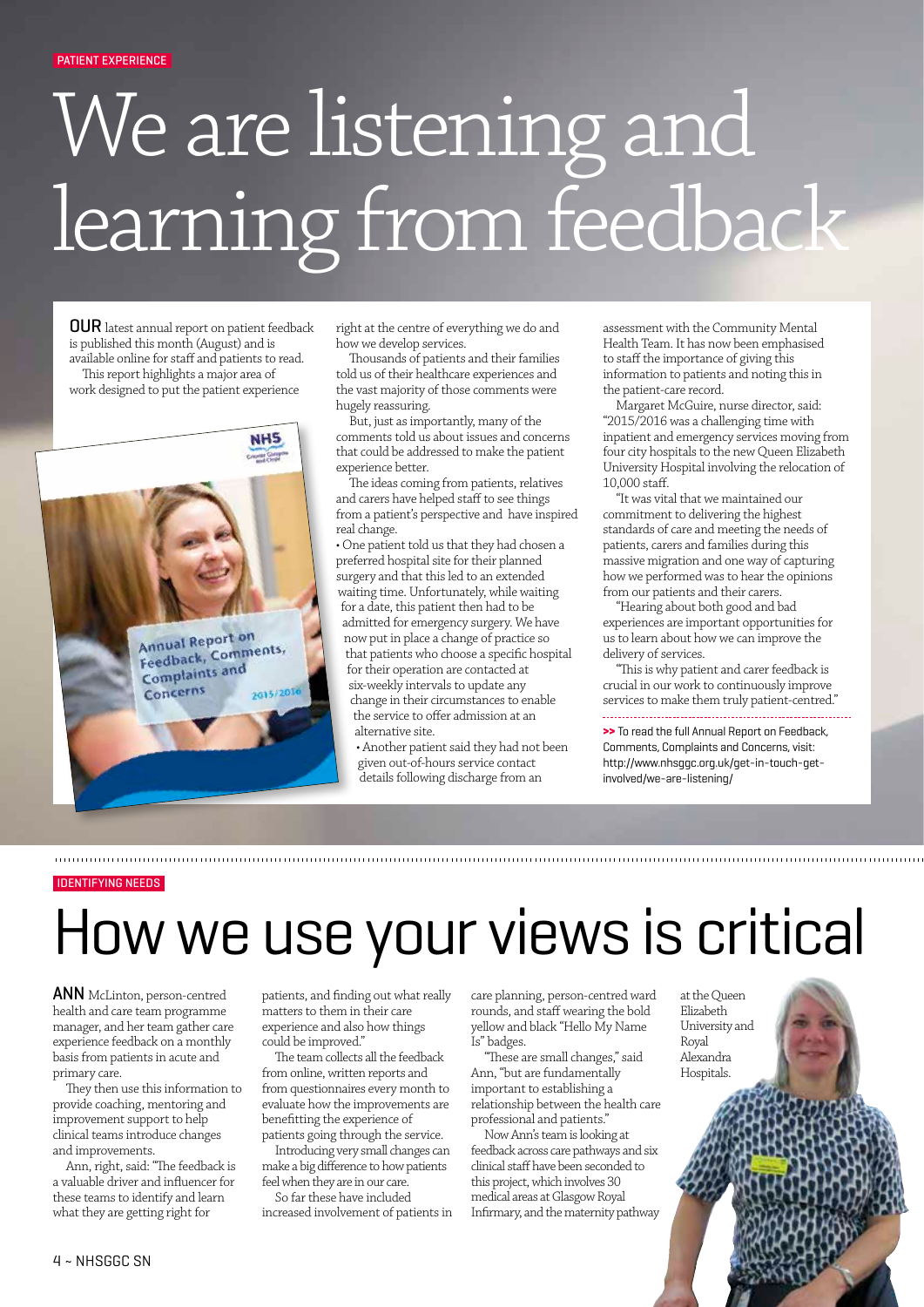#### FEEDBACK METHODS

### Patient comments captured

WE have three main methods of capturing patient feedback:

- NHSGGC online Patient Feedback system which generates quality and detailed real-time comments on a wide range of issues and is analysed directly by the relevant healthcare team involved. This is hosted on our own website
- Universal Feedback, which reflects a person's experience of

being a patient on a ward by answering two simple questions on a card

• Patient Opinion, a web-based independent resource marketed nationally – enabling patients or relatives to write about their experiences of healthcare and their personal experiences.

During 2015/16 we received a total of 10,402 comments from these three methods of feedback,

87 per cent of them positive. These three methods are complemented by feedback gathered by individual teams in wards and clinics. This enables face-to-face discussions with patients to capture their views of the care and treatment they received.

7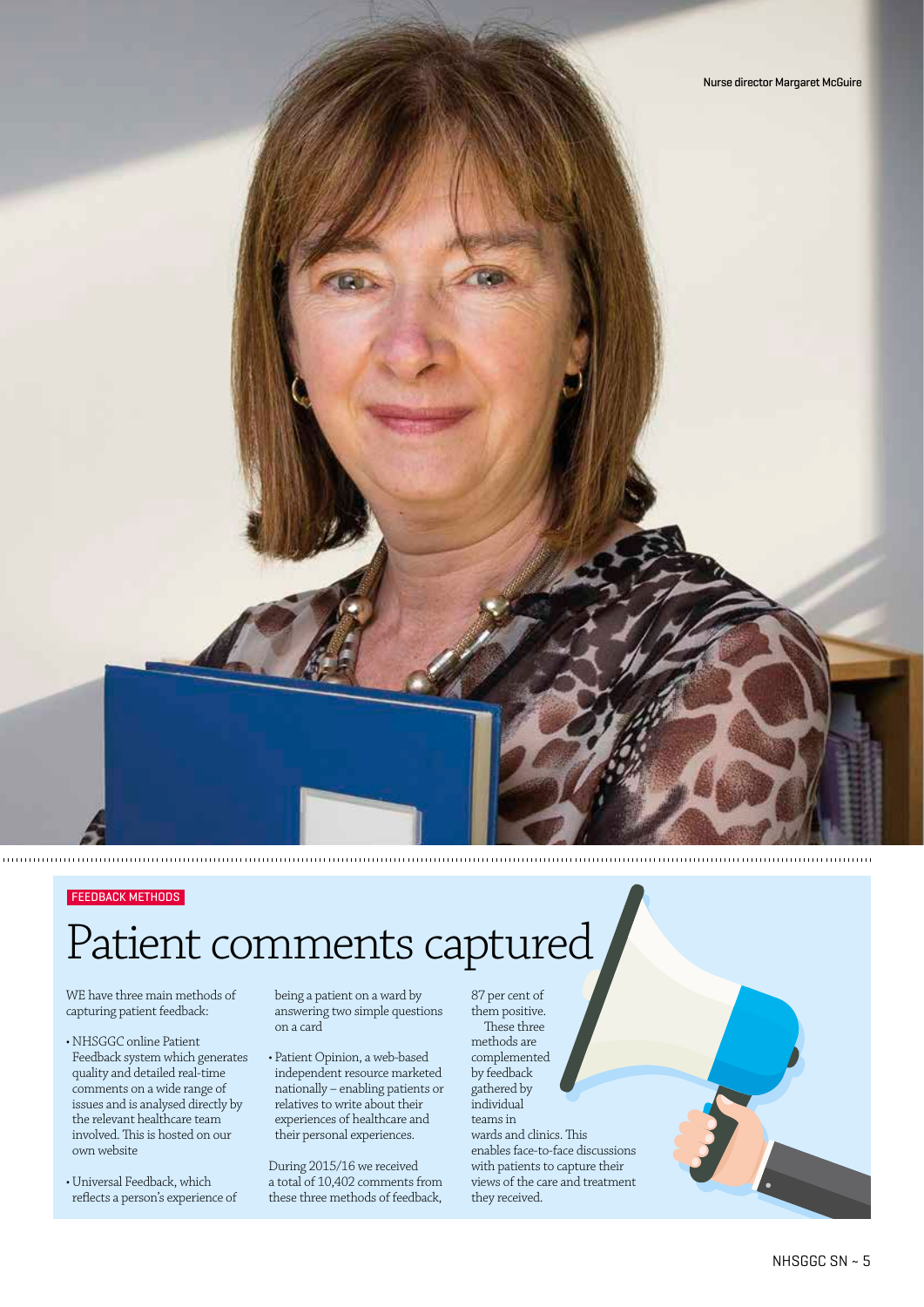INNOVATION AWARD

### Paul is a heart hero in innovation



CONGRATULATIONS go to Paul Forsyth, who was named "Heart Hero in Innovation" at the British Heart Foundation Conference in June.

Paul, lead pharmacist – clinical cardiology, picked up the accolade for taking an innovative collaborative approach to tackling heart failure, where pharmacists work in partnership with their medical and nursing colleagues.

Paul and his team provide specialist services for people in Glasgow with left ventricular systolic

dysfunction after a heart attack who often develop heart failure symptoms at a later stage.

The team supports these patients to take the right medication that can delay the onset of heart failure symptoms – and can help improve their quality of life and life expectancy.

Following a pilot at the Royal Alexandra Hospital, led by Dr Clare Murphy, consultant cardiologist and Paul, this collaborative pharmacist-led service is now in place in six locations across Glasgow.

### NURSING AWARD

### Unsung hero award for Sarah

**COMMUNITY** learning disability nurse Sarah Shovlin has scooped the Scottish Learning Disability Nursing Network (SLDNN) unsung hero award.

Sarah, who works at the Glenkirk Centre, was nominated by her colleague Chris Cunningham, for being a "true role model".

Chris said: "Sarah goes above and beyond for every patient and shows great tenacity and drive to get whatever the patient needs, not only to meet their needs, but also to enhance their lives for the better.

"She is a hardworking, caring, empathetic and, above all, effective nurse who deserves recognition for the high standard of her work and her constant drive to improve the lives of people with learning disabilities."

The award presentation rounded off the SLDNN conference, which focused on learning disability nursing across Scotland and the great work being carried out in pre and post-registration nursing.

ABSTRACT AWARD

### Alcoholic liver disease epidemiology study achieves national recognition

CLINICIANS and scientists across Glasgow and Clyde have been recognised by the British Society of Gastroenterology for a study on hospital admissions for alcoholic liver disease, which recently won best abstract in one of the liver sessions at the British Society of Gastroenterology in Liverpool.

The study was necessary because liver disease is a significant worldwide problem, with Scotland having one of the worst statistics in the Western world.

It looked at more than 35,000

initial alcoholic liver disease hospital admissions over a 20-year period between 1991 and 2011.

It looked at trends over time, identified how often patients were re-admitted to hospital, correlated this with levels of deprivation, the cost to the NHS and mortality rates for patients with different severities of liver disease.

Dr Mathis Heydtmann, consultant hepatologist and gastroenterologist at the Royal Alexandra Hospital and vice chair of the Renfrew Alcohol and Drug



Partnership, is the lead clinician of the study.

He worked with colleagues from the University of Glasgow, Glasgow Caledonian University and NHS National Services to analyse the data.

He said: "The study shows that alcoholic liver disease plays a significant role in inpatient stays in hospital and mortality rates in Scotland, and many admissions, in particular re-admissions, can be preventable.

"One of the worrying trends this study identified is that female patients present at a younger age than their male counterparts. Also, they are now presenting younger than patients 20 years ago.

"Although the length of hospitalisations has decreased over the same time, the frequency of re-admission for females has doubled over the past 20 years.

"Costs for the NHS are staggering and I feel that we need to improve collaboration between hospital and community services to reverse this development."

**WIN** an iPad mini 4! **WIN** an iPad mini 4!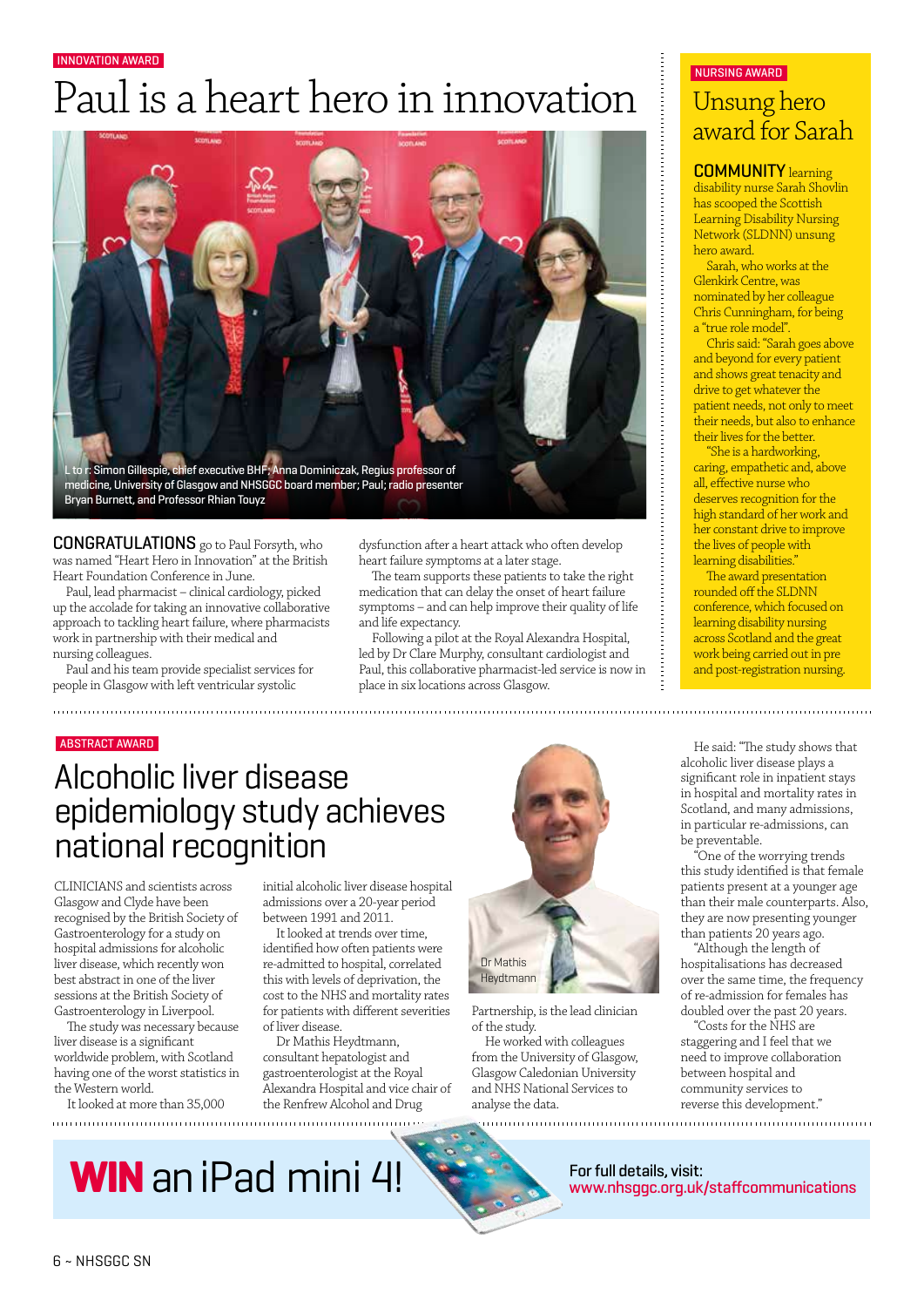### Leading the way – and spreading the word

**TWO** of our speech and language therapists have developed a groundbreaking approach to train staff in multidisciplinary teams to support patients with complex communication needs.

Laura Renfrew and Janet Scott will present their work at the international Augmentative and Alternative Communication (AAC) Society conference in Toronto this month.

AAC offers different methods of communication with patients who struggle to speak, and can include anything from using pictures and gestures to computer technology.

People may use AAC if they have problems communicating as a result of a stroke, brain injury, or have motor neurone disease, cerebral palsy, autism or other conditions.

Laura works for the south sector rehabilitation service in the Glasgow City Health and Social Care Partnership (HSCP), and Janet is a consultant speech and language therapist at the Scottish Centre for Technology for the Communication Impaired (SCTCI) on the Queen Elizabeth University Hospital campus.

Janet developed the learning framework to support staff develop the skills to respond to patients with communication needs and Laura's team were among the first to adopt it.

Laura said: "Staff have reported an increase in confidence, awareness and skill levels when working with patients who use or may need AAC.

"This will benefit patients' engagement with rehab staff who will be able to support them to communicate and therefore help them reach their goals."



Staff who took part in the training included physiotherapists, pharmacy technicians and admin workers. The framework, Informing and Profiling AAC Knowledge and Skills (IPAACKS) is the only one of its kind in the UK.

It is now being rolled out to throughout the organisation.



#### MONEY-SAVING INITIATIVE

# It's a win-win to recycle the bin!



THERE'S an old saying: "Where there's muck there's brass"…

Now one of our colleagues has created a new twist on the same theme by identifying a moneysaving scheme from bins that are destined for the dump.

Purchasing lead Elaine Gray had been challenged to try to identify ways of saving NHS cash by looking at better utilisation of equipment.

"I discovered we had 300 dented, scratched and rusty sack holder bins from decommissioned sites that were destined for the tip," said Elaine.

During the course of her work, she met with Scottish Supported Business Sector company Haven Protective Technology Solutions and took the initiative to ask director Jamie Lawson if there was anything he could do to bring the bins back to serviceable condition.

Stirling-based Haven, where the majority of the workforce has a registered disability, swiftly

identified a cost-efficient way of giving the bins a total refurb that would put them back in business and save waste disposal charges – and the cost of buying new bins.

Now the damaged sack holder bins from our sites have been refurbished and are back in service, saving £18,600 against buying replacements and also avoiding waste charges.

And when national procurement heard about the initiative, they were so impressed they decided to roll it out Scotland wide.

Elaine added: "To me, it was a no brainer. Now we are looking at taking the same approach with old chairs, bed tables and beds – in fact, anything we can upcycle."

**>>** Do you have an idea that could help reduce waste and save the NHS money? Let us know at staffnewsletter@ggc.scot.nhs.uk and we'll pass on your ideas to our colleagues in Procurement.